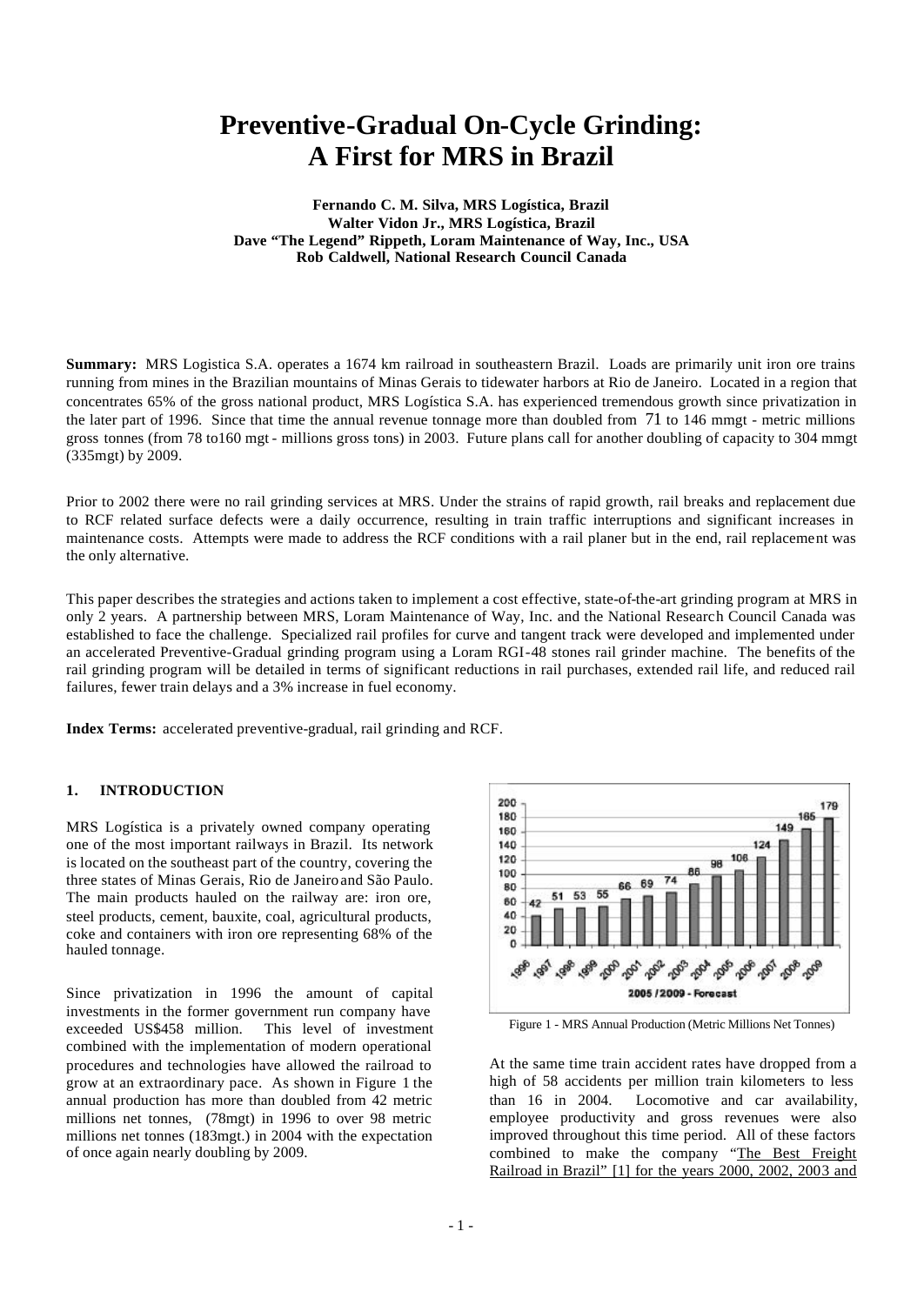2004. The support of this explosive growth along with the accompanying detrimental effects on the railroad infrastructure is the challenge of the MRS Track Specialists. The most important component within the infrastructure is the rail, representing the major expenditure of maintenance of way. It has long been acknowledged [2] - [13] that rail wear and fatigue cannot be eliminated, making this the main concern of the track engineer who must develop methods and procedures to control and minimize their harmful consequences.

# **2. THE MRS NETWORK**

The MRS network is constructed as a broad gauge, 1,600 mm (63") railway and consists of three primary routes and a connecting branch, all with differing charact eristics. These routes are depicted in

Figure 2 and are referred to as follows:

Linha do Centro (Central Line) 566km (354miles)

Linha de São Paulo (São Paulo Line) 306km (191miles)

Ferrovia do Aço (Steel Line) 350km (219miles)

Saudade to Guaiba section 157km (98miles)



#### Figure 2 - MRS Network

Most of the trains operated are unit trains, consisting of 3 3,000 HP locomotives and 132 gondola iron ore cars. In areas of large ascendant grades, 2 or 4 locomo tive helpers are temporarily added to the consist. Each loaded gondola

car weighs 120 tonnes, laden with 101 tonnes of ore, resulting in 30 tonnes per axle on 914 mm (36") wheels. The loads on the network are quickly moving to 33 tonnes per axle (and after 2008 up to 36 tonnes/axle).

The layout of the system is such that the primary iron ore loads are hauled from the mining region near Belo Horizonte to the port terminal at Guaiba through the Steel Line with the empties returning on the older Central Line.

## **2.1 Central Line**

Construction on the Central Line began in 1861 and was completed in 1919. High curvature, heavy ascendant grades, poor infrastructure and drainage make this section difficult and expensive to maintain. 58% percent of the track is comprised of sharp curves of less than 300m radius (6 degrees) and the maximum grade against loaded trains is 2%. The track is laid originally with premium 136 AREMA section CWR Japanese rails with hardwood ties and Pandrol clips. Annual tonnage on the Central Line is 20 mgt and it is the preferred route for general freight trains and empty iron ore trains returning to the mining region.

#### **2.2 São Paulo Line**

The São Paulo Line is a 306 km single-track route used by a limited number of iron ore trains and intermodal freight trains carrying 28 mgt annually. It was built between 1877 and 1972 and was originally constructed with French designed twin-block concrete ties and RN fastenings.

The track is laid with 115 RE standard carbon CWR rails. It has mild curves and long ungents with good ruling grades. Over time, MRS has been replacing the concrete ties with hardwood due to the general deterioration of the concrete ties under the increasing loads.

## **2.3 Steel Line**

The Steel Line, built by the Brazilian government, is the most modern railway section in the MRS network with construction of the single-track line completed in 1989. The line carries an annual tonnage of 106 mgt.

Although the line runs through some very demanding geographic regions the minimum curve radius is only 900m (2 degrees) and the maximum track grade is limited to 1%. Maintaining these mild characteristics while traversing the mountainous region of Serra da Mantiqueira required the construction of 74 tunnels and 108 high concrete bridges. As a consequence the design of the line incorporates undulating grades and many sags.

The Steel Line was built with 136 RE intermediate strength Brazilian rails (Nb alloy) and high strength, fully heat-treated Polish rails.

The Steel Line was also constructed with high drainage standards incorporating good, clean ballast and sub-ballast, select roadbed materials and foundations with hardwood ties with Pandrol clips. All of these design and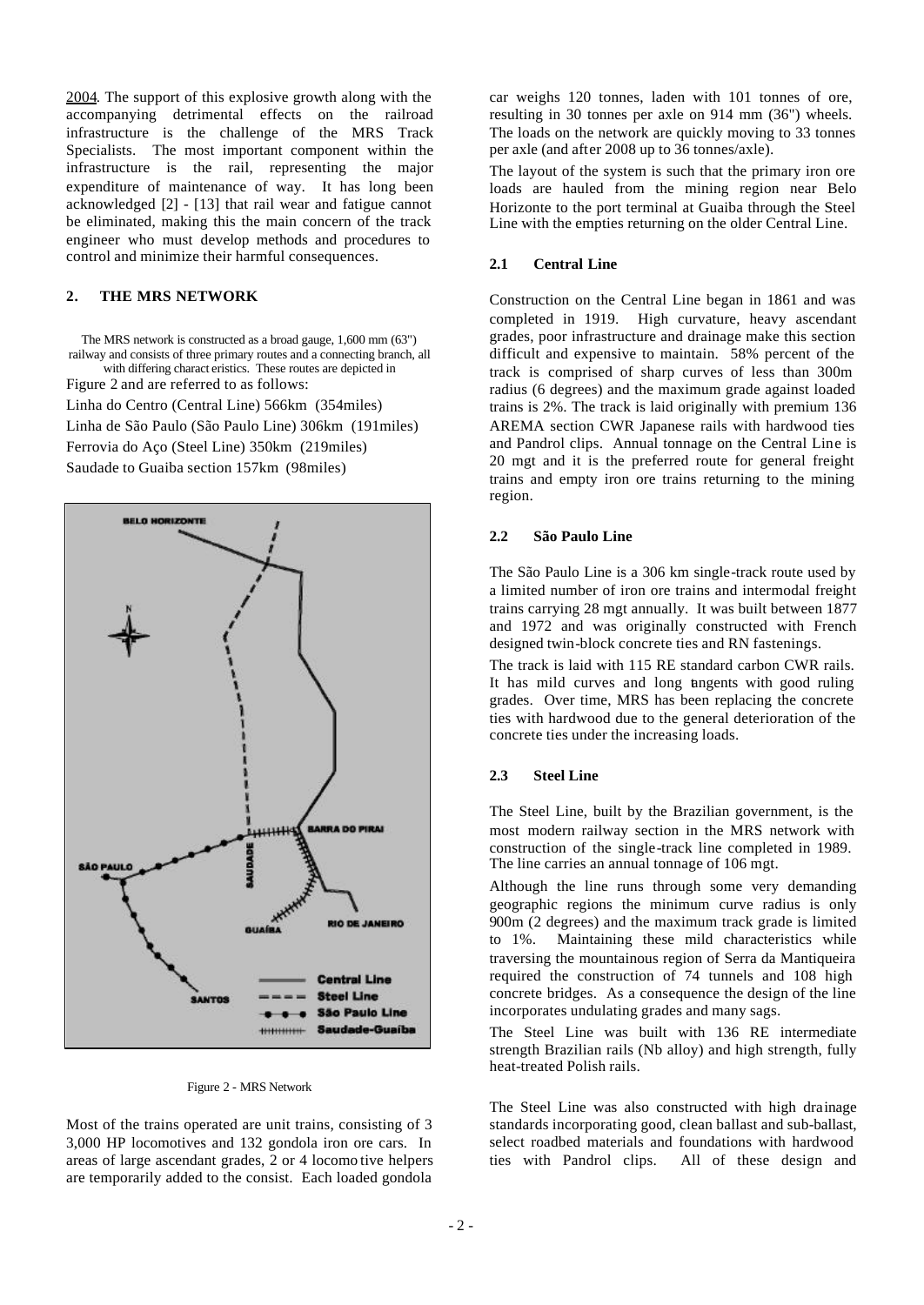construction features make the Steel Line the most productive track segment of the MRS network.

## **2.4 Saudade-Guaiba Section**

Originally, most of the Saudade-Guaiba Section was part of the old Central Line and has many of the same characteristics with the exception of a portion through the Serra do Mar region, where double track was built to traverse a heavy mountain region, resulting in very sharp curves of 170m radius (10 degrees) and a maximum gradient of 2.3%.

The Saudade-Guaiba Section forms a portion of the main iron ore route and reaches the Guaiba, Sepetiba and Rio de Janeiro maritime ports.

## **3. HISTORIC RAIL PROBLEMS ON MRS**

The large population of sharp curves combined with ineffective lubrication, only performed by obsolete wayside mechanical lubricators (~150 units) on the Central Line resulted in premature rail replacement due to high lateral wear and shelling defects. The Steel Line, because of its mild track curvature, saw very little lateral wear in the first 3 years, 144mmgt (130mgt), even without any lubrication. On the other hand every manner of surface defects began to appear on both the Brazilian and Polish rails. It has been shown [16] that the gauge corner of the standard 136-12**"** AREMA rail profile section, under the influence of AAR-1B and worn wheel profiles produces high contact stresses, especially in high rails and tangent track with rail plastic flow induced tight gauge**.** With no natural wear mechanism, and one-way traffic of loaded trains the phenomenon of contact fatigue was accelerated.

In 1993, head checks, spalling, corrugation and plastic flow were found everywhere on the Steel Line, which started to cause problems for the maintenance personnel and the operations department. Rail surface defects were responsible for an increase in other maintenance activities as well, such as tamping and re-surfacing. On the operating side, detail fractures caused by RCF (Rolling Contact Fatigue) were responsible for frequent train delays and losses in productivity.

At that point, the contact fatigue phenomenon was not completely understood by the track maintenance personnel. After all, it was the first time those defects had occurred with such intensity and speed on the network.

Many times when this happens, a common reaction for the

Track people are to blame the rail manufacturer rather than trying to understand the proper mechanism behind the rail defects.

## **3.1 Use of Rail Planer Machine**

The former Government Railroad Company, RFFSA, with a very tight budget and slow purchasing procedures,

wasn't able to provide new rails for the worst locations. A Plasser SBM-200, a large Rail Planer-Cutting Machine was used in a corrective basis [15] by cutting out the fatigued metal and re-profiling the rails. This machine worked from 1993 to 1996, and despite the high costs and low productivity, many tonnes of rails were saved. Defective RCF rails were able to be in service for more than 275mmgt (250mgt), until 1997 when the RFFSA - Government Railroad Company was privatized. The final shape of railhead was treated to get an asymmetrical rail profile with many severe cuttings, some on the field side of the high rail with light relief on its gage face and other severe cuttings on gage side of low railhead on all curves. The final wheel and rail contact band was between 25mm  $(1")$  and 32mm  $(1\frac{1}{2})$ . The rail contact radii crown was difficult or imp ossible to control. No records of the final true figures of the rail contact radii crown were made available. The tangent track was skipped due to lack of production time. We tried to save the rails laid on 100% mild curves. Radius =  $900m$  (0.5 Degree), with 1% maximum ascended / descended track grade.

The average operation cost of the rail planer-cutting machine reached US\$ 6,000 per finished kilometer (0.625 finished mile) of track, it started using 10 passes/km (~6 passes/mile). The work speed was around 3.5 km/h (2.2 miles/h) and the monthly production was only12 km (7,5 miles) of finished track. To completely remove the surface and subsurface RCF defects of many of the worst track sections using the planer-cutting machine, most of the curves demanded 50/60 passes; the monthly production came down to only 2km (1.3miles). And that job was really eating the rail cross section by up to 8% wear out of the total railhead area and losses in useable vertical railhead height of approximately 4mm (0.160") for each one finished track kilometer (0.625 finished track mile).

By 1997 the growing traffic on the Steel Line made track maintenance windows difficult to obtain. In addition, acceleration of RCF defects caused by the increased tonnage had been verified as the cause of rail failures. In this environment, like heavy haul operations, the single Planer-cutting Machine, with such low productivity, was not able to keep up with the growing maintenance needs. The total costs reached an unaffordable level and the rail cutting machine job was abandoned forever. On the end first quarter of 1997, the SBM-200, the large rail planercutting machine was back to its owner.

# **3.2 Weld Failure Incident on the Steel Line**

In the middle of 1991, just 20 months after the Steel Line was open, an alarming number of flash-butt weld breaks occurred. The breaks were primarily in tunnels and were occurring at a rate of almost one broken weld per day. The cracks began near and above the neutral axis and cut the weld collar horizontally and up and down in an "H" shape. Very high residual stresses (400 Mpa) and a bad-shearing operation were found to be the cause of the failures. All 12,000 of the flash-butt into tunnels were suspect and presumed ready for failure. A "shot peening" relief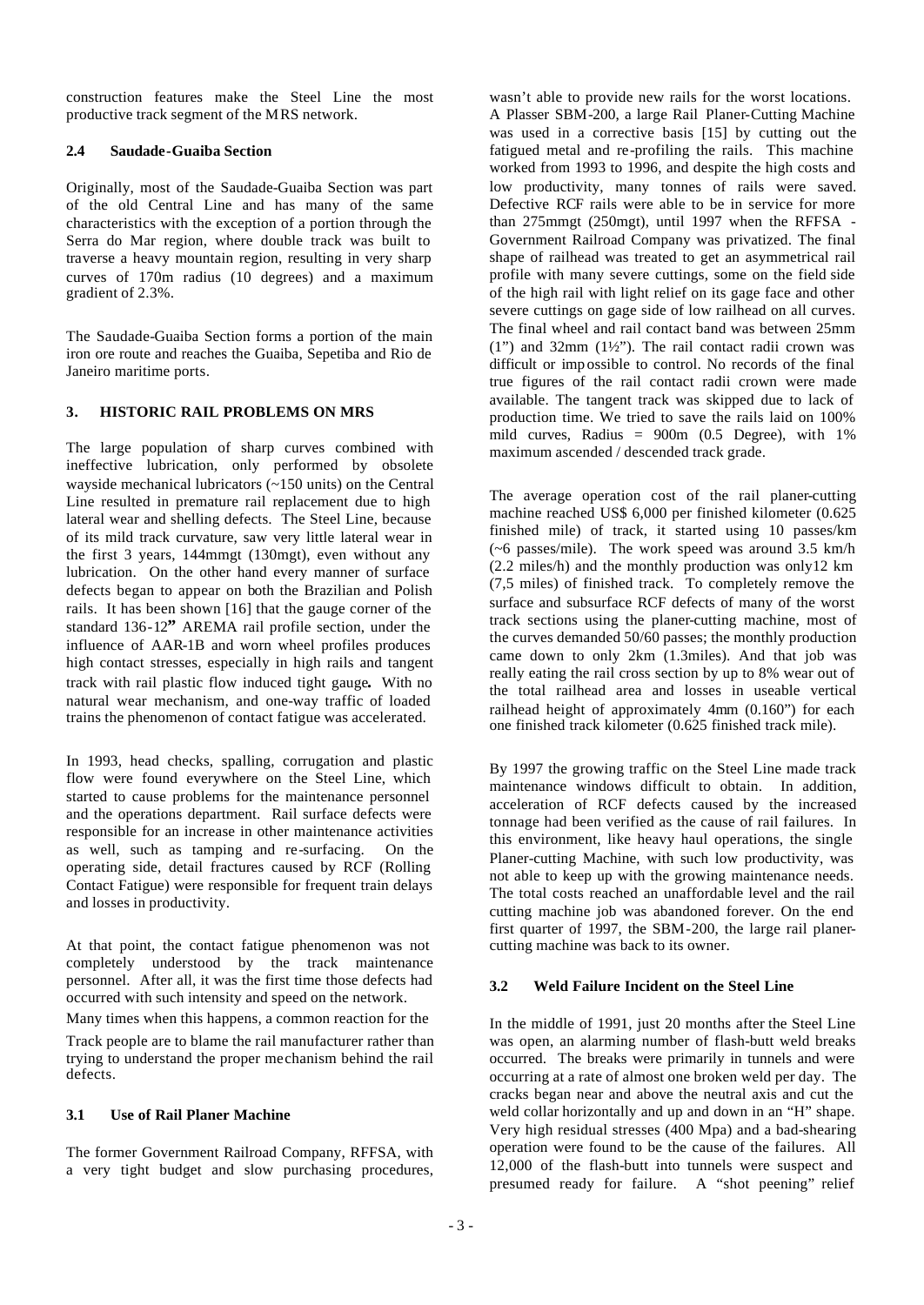method was developed and implemented by MRS [14] and successfully solved that problem definitely.

## **3.3 Summary of Rail Surface Defects on the Steel Line by 1998**

During the year of 1998, a 132 service failure rail breaks occurred. Train delays related to those fractures were common. A rail replacement program had started on the worst spots, mainly in tunnels and bridges of the Steel Line. At that time, accumulated tonnage over the originally 136 AREMA section laid ra ils was 517mmgt (470mgt). A summary of the rail conditions on the system that could be remedied by a large rail planer-cutting or large rail grinder machines are listed in Table 1.

| <b>Rail Condition</b>             | <b>Description</b>                                                                                                                                                                         | <b>Distribution</b>                                                         |  |
|-----------------------------------|--------------------------------------------------------------------------------------------------------------------------------------------------------------------------------------------|-----------------------------------------------------------------------------|--|
| <b>RCF</b><br><b>CORRUGATION</b>  | RCF defect initiated and<br>propagated by a<br>combination of non-uniform<br>RCF crack growth, plastic<br>flow in combination with<br>wheelset/track dynamic<br>phenomena                  | Primarily on low<br>rails                                                   |  |
| <b>HEAD CHECKS</b>                | RCF cracks that penetrate<br>into the rail head caused by<br>high wheel/rail contact<br>stresses                                                                                           | Gauge corner of<br>high rails and<br>tangents                               |  |
| <b>SPALLING</b>                   | Caused when multiple head<br>checks meet and pop out at<br>the rail surface                                                                                                                | Gauge corner of<br>high rails and<br>tangents and<br>center of low<br>rails |  |
| <b>FLAT RAIL</b>                  | Extreme areas of plastic<br>flow on the rail head                                                                                                                                          | Low rails and<br>some tangents                                              |  |
| <b>DIPPED WELDS</b>               | Associated with changing<br>steel metallurgy at the HAZ<br>Primarily on the<br>(Heat Affected Zone) and<br>Steel Line<br>exacerbated by inaccurate<br>setup of the rail welding<br>machine |                                                                             |  |
| <b>DETAIL</b><br><b>FRACTURES</b> | Rail failures under service<br>Throughout the<br>caused by RCF.<br>system                                                                                                                  |                                                                             |  |
| <b>ENGINE BURNS</b>               | Areas where the locomotive<br>Areas of<br>wheels lose traction and<br>ascending grades<br>spin on the rail.                                                                                |                                                                             |  |

#### **3.4 Looking Beyond 1999**

By the end of 1999 it was apparent that something must be done to help prolong the life of any rail that was still in service. The growing demand on traffic and the limited infrastructure capacity made the resulting rail problems a serious threat to the company business plan.

MRS Logistica S.A., which has operated the system since privatization in December 1996, began an action plan to introduce a rail grinding program as expeditiously as possible to the network in order to deal with the rising defects. The main goals of this initiative were:

a) Reduce the increasing number of train delays and rail breaks. Internal studies at the time predicted over 500 occurrences per year by 2002/2003.

b) Extend the life cycle cost of approximately 50,000 tonnes of fatigued damage rails on the Steel Line. The economical and operational impact of having to replace that too much steel rails in a short term would have a drastic, negative factor on the cash flow of MRS company.

c) Bring and introduce to MRS the latest advancements in rail grinding technology, with a completely new rail engineering maintenance, a well-proven performance and efficient management equipment techniques.

### **4. ADOPTED STRATEGY**

From the lessons learned with the use of the rail planercutting machine it was obvious a new approach was needed. Corrective grinding, with multiple passes, in use by some railways in Brazil, was not a viable solution at MRS due to the heavy traffic patterns and limited maintenance work windows. In addition, a more efficient method of dealing with all aspects of the entire system (rail and wheel) was required. As others heavy haul railroads and dedicated rail researches had already discovered [16]-[28], a solution could not afford to remedy only a small portion of the system or be limited to a few sections of track.

### **4.1 Loram/NRCC Involvement**

During a previous collaboration, Loram Maintenance of Way, Inc. and NRCC (National Research Council Canada) had proven the benefits of the preventive-gradual grinding approach on a North American heavy haul railway, and both parties were confident that the same approach would be successful at MRS. Preventive-gradual grinding is a three-stage process, which involves performing a singlegrinding pass over the rail at frequent grinding cycles, removing only a thin skim of metal across the railhead. In this way, the rail profile is gradually (within two or three cycles) brought to the desired shape without removing the high hardness (ratcheting resistant) portion of near surface work-hardened layer of steel. Once the profile's shape has been corrected, the rate of crack initiation will decrease.

Continued grinding in the second stage (another two or three cycles) will remove any cracks which initiated after the last grind, before they penetrate the rail surface to a depth greater than what the grinder is capable of removing in a single pass. Grinding in the final stage of the program (another two or three cycles) will remove any inactive cracks (ones whose growth rates are less than the metal removal rate from grinding), and the rail surface will be free of cracks (those that are obvious to human eye).

At this point, the railroad is grinding in a preventive mode where subsequent grinding cycles take place at the same frequency as during the preventive-gradual stages and controls the RCF damage of rail by removing any visible cracks before they get a chance to grow deep into the railhead.

As part of the wheel-rail interaction analysis, over 1300 MiniProf wheel profiles were collected from hopper cars,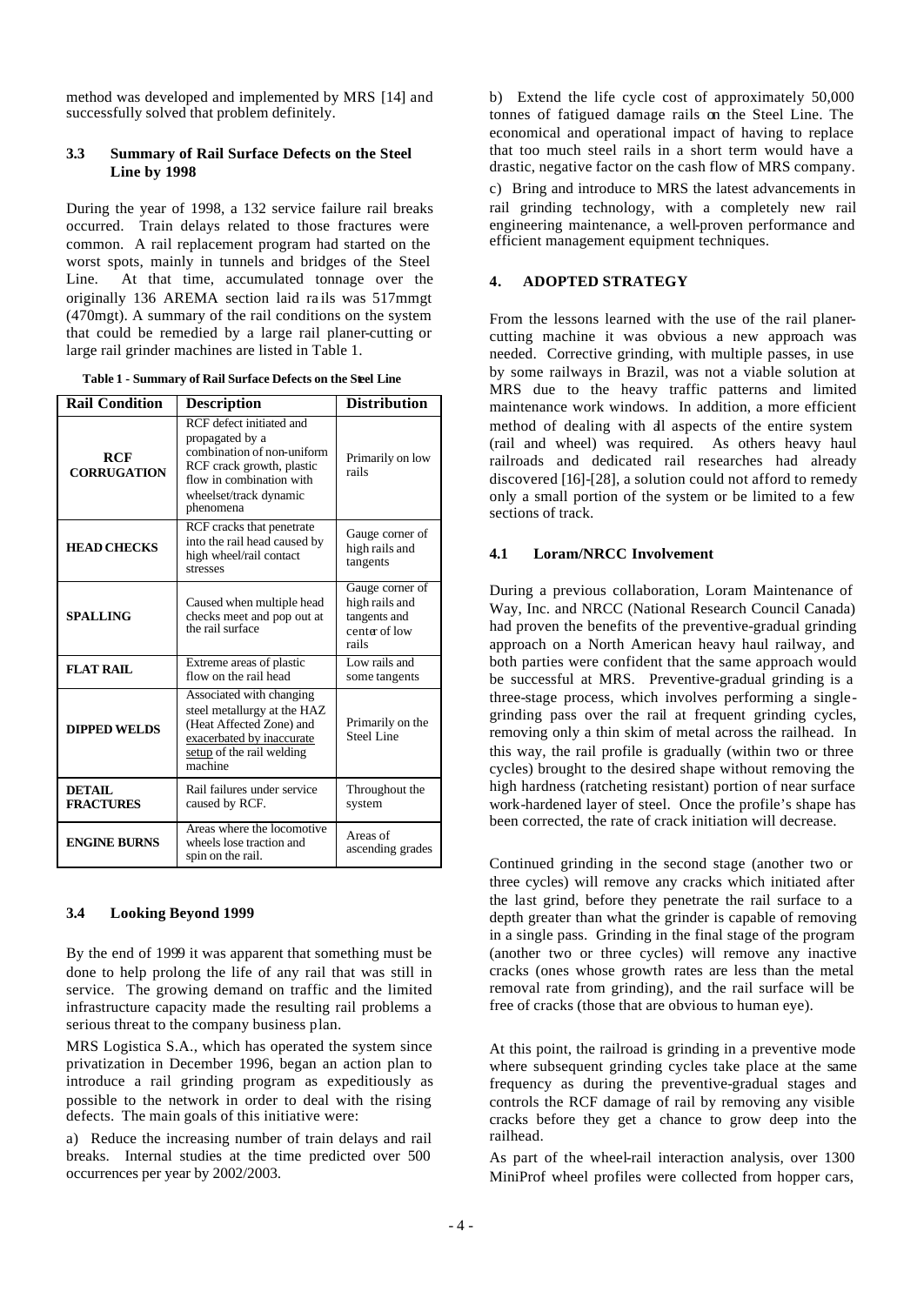flat cars, coal gondolas and tank cars. NRCC used its proprietary software tools to determine the geometric characteristics of this population of wheels, as the worn wheel shapes are a reflection of their interaction with the rails. In addition, NRCC and Loram performed a detailed track inspection, and recorded over 130 rail profile sections with the EZ -2 laser rail-profiling instrument unit.

Through this analysis, it became evident that the wheels were wearing uniformly across the tread, and that hollowing was virtually non-existent (85% of the wheels had no hollowing and 13% had hollowing of 1mm or less). The lack of wheel hollowing is consistent with the extensive plastic flow and flatness of the rail. Most of the flanges had an angle of between 71° and 74°, which is approximately the same as the angle on the unworn wheel.

This was a positive indication that the flanging forces and angles of attack on the leading wheelsets were lower than anticipated. The cars from which the wheel profiles were measured generally had well maintained trucks, which contributed to the uniform state of profile wear.

The flat rail profiles and the type and frequency of rail defects at MRS dictated that a change be made to the preventive-gradual strategy. Loram and NRCC developed a modification of the "Preventive-Grinding" approach named "Accelerated On-cycle Grinding", which involves performing several successive single-pass grinding cycles on the track, to treat the entire track over a shorter grinding period (as compared with regular preventive-grinding period). Every single "Accelerated On-Cycle Grinding" pass removed an average of 20/100 mm (0.008 inches) of metal across the railhead.

The rails get new profiles quickly in order to limit damage caused by (existing) poor profiles. As in the preventive-gradual strategy the single "Accelerated On-Cycle Grinding" pass does not remove the work-hardened layer. By preserving the high hardness of near surface (ratcheting resistant) work hardened layer the rail does not undergo rapid plastic flow before the start of the next grinding cycle. This allows all the old and damaged rails to be treated in a relatively short period of time, so that it can then be successfully maintained using "Preventive" On-cycle Grinding"**.** 

Despite the generally satisfactory condition of the wheel profiles, NRCC determined that some of the curve rails had transverse profiles that resulted in high contact stresses with the average-worn wheel, and other curve rails produced poor steering performance and thus suffered high rates of gauge face wear.

 Some tangent rails had crown radii that were approximately the same as the concave tread radii of roughly 10% of the wheel population, a situation that increases the risk of hunting for empty cars.

Consequently, NRC-CSTT developed a family of five new rail profiles that were to be implemented on the MRS network [9]. Two high rail profiles for mild and sharp curves, two tangent rail profiles which could also be used on the high and low rails in curves of 1300m radius and greater (curve degree< 1.3º), and a low rail profile to be used in sharp curves.

The benefit of using asymmetric profiles in curves is that steering can be improved and contact position can be varied on the wheel tread. Multiple high-rail profiles protect the gauge corner in sharp curves by relieving it through grinding, and reduce occurrences of on-flange curving in milder curves by shaping the gauge shoulder to enhance rolling radius difference. On tangent track, grinding to more than one profile can spread wear over more of the wheel tread, control wheel hollowing that could be caused by any over-profiled rail and extend the interval between wheel turnings.

Other goals of the rail profile design process included controlling contact stresses by matching the rail crown radii to the radii on the average-worn wheel in the areas where contact will occur. Proper management of contact stresses plays an important role in reducing the rate of RCF cracks on the rails, particularly in curves.

To implement the "Accelerated On-cycle Grinding"*,* the MRS network was divided into tangent track (including curves with R>1300 meters (Curve degree< 1.3º), mild curve (1300m  $\langle$  R $\langle$  500m (3.5  $\rangle$ Curve degree $\rangle$  1.3°) and sharp curve R< 500meters (Curve degree> 3.5º) segments, which directly corresponds with increasing severity and growth rates for RCF damage. On the first cycle, the first third of tangent track, and all of the curves would be ground. On the second cycle, the second third of the tangent track, half of the mild curves and all of the sharp curves would be ground. On the third cycle, the last third of the tangent track, the remaining half of the mild curves and all of the tangent curves would be ground.

 This grinding schedule would then be repeated for another three cycles. After completion of the sixth cycle, tangent track would have received two grinding passes, mild curves would have received four passes, and sharp curves would have received six passes. Most of the rails would have profiles that closely matched the desired shapes, and the worst of the RCF damage would have been removed.

Having the proper shapes on most of the rails slows the development of new RCF damage, and the grinding strategy can now move to the "Preventive-On-Cycle" Grinding" mode.

Each curve category has specific rail profiles for low and high rails depending on the track gauge. The primary area of treatment was to cover the route traversed by the loaded iron ore trains from the mines to the port. Achieving the new rail profiles in these areas would improve the wheel set steering and reduce the contact stresses, thereby reducing the deterioration rate and achieving the preventive mode in a shorter period of time.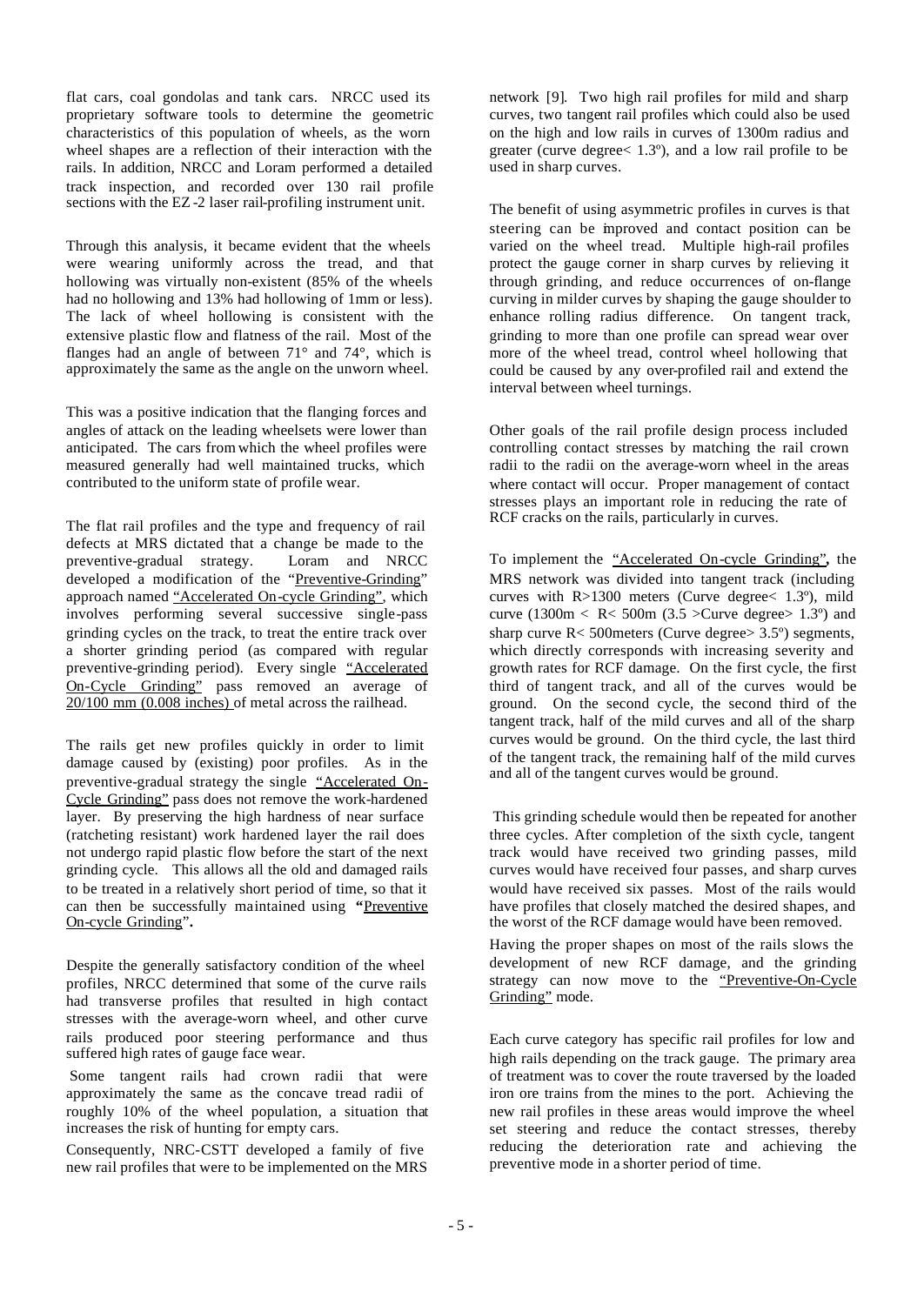## **5. GRINDING PROGRAM IMPLEMENTATION**

One of the "keys of success" of any grinding plan is the tool to be used to perform the operation, the grinder itself. The machine needs to have the capacity for the level of production and quality to match the strategic plan.

The decision made by MRS was to purchase a high production 48 stones Loram rail grinder, which arrived in Brazil in February 2002. The main characteristics of the second RGI-48 (Rail Grinder International) machine are:

- 2 grinding cars, 1 support car, one water tank with 80,000 litres (21,000 gallons) capacity.
- Fully computer controlled 48 electrical independent 30 hp grinding motors
- 2 x 1350 HP Cummins power motors
- Maximum grind speed 15 kph (12 mph)
- Redundant fire fighting system

To perform single-pass grinding, the machine must be able to not only re-profile the rail but also have sufficient metal removal capabilities to remove the surface cracks initiated since the previous grinding cycle. As there is only one opportunity to get this right on each grinding cycle it is important to have totally position independent grinding motors with sufficient power. In addition, the grinding stones used must have sufficient life and metal removal characteristics to support an economical application of the machine.

No matter how many precautions are taken to contain sparks created from the grinding process there is always the need to have adequate fire fighting capabilities on the machine. All of the money saved on rails can be wasted on the replacement of burned wood ties or from losses associated with a right-of-way fire that extends into the surrounding neighborhood. In dry and hot seasons it is not unusual to consume the entire 80,000 liters (21,000 gallons) of water in a single grind shift. In some instances MRS has constructed wells and reservoirs at the machine storage locations in order to meet this demand.

After conversion of the machine to broad gauge wheelsets and bogies and final machine commissioning activities the machine began work in May 2002 in the Saudade-Gauiba segment, specifically in a double track section. Despite the original plans to attack the entire system in a singlepass mode it was decided that some locations would benefit more from multiple passes to remove extremely bad surface defects. In some cases up to 6 passes were applied where there were extremely flat rails or severe corrugation or engine burns were present. It was a logistic decision, and helped to save many tonnes of rails that were about to be scrapped, without losing the general idea of the grinding program.

The first concern was to re-shape the rails in order to slow down degradation. The machine's ability to grind rails using different patterns to get a good profile was essential and proved to be a real asset. The MRS and Brazilian Contractor grinding supervisors, assisted by Loram specialists, quickly developed the ability to pre-inspect the rails and choose the best grinding patterns for each situation.

By the end of 2002, after only 7 months of operation, the fourth cycle had been completed on 670 km of track, with a total of 3,250 pass-kilometers, average of 1.2 pass-km per finished track kilometer (2,030 pass-miles, 1.2 passmiles per finished mile. This work was completed on the Steel Line, Saudade-Guaiba and Central Line North, covering the entire route of loaded iron ore trains. During only the first year 2,000 tonnes of rail that were to have been replaced were saved and are still in service today. The grinding program was off to a very encouraging start.

The grinding program continued into 2003 with much the same strategy. Single-pass grinding proved to be an effective way to utilize in the high production-grinding machine, especially in a heavy traffic environment with limited track time available for maintenance. As the program progressed it was found that some of the tangent track could be skipped, as it presented good shape and a clean, crack-free surface. The production time saved on the tangents was applied to the curves, where the benefit of receiving a pass at a shorter cycle was clearly apparent.

As the program progressed experience was also being gained in determining which situations needed immediate attention and would require multiple passes to rectify. Certain curves with extremely bad profile shape, severe corrugation or other detrimental surface conditions would be in just as bad, if not worse, condition on the subsequent grind cycle if they received only one pass. It was learned that if the time were taken to rectify those situations with multiple passes, the curves would be in an acceptable condition the next time through and would then only need a single pass.

It was also learned that the grind cycles and machine scheduling could not focus on the worst curves but rather on the majority of the curves in a certain territory. A balance between sacrificing a few curves to benefit the overall system was soon found to be a good strategy, as it is not possible to have the grinder in all places at all times.

In some territories on the Steel Line, the operating rules were changed to allow the dispatcher to give the grinder permission to follow a passed train, rather than waiting for the train to clear the block, which could be 16 km further down the track. This technique further increased the productivity of the grinder while still maintaining a safe work environment.

In 2003 a total of 5,095 pass-kilometers (3180 pass-miles) had been ground, ending the eighth grind cycle with an average ratio of 1.9 pass-km per finished track-km (1.9 pass-mile per finished-mile). The increase in the pass-km to finished track kilometer ratio (pass-mile to finished track mile ratio) over the previous year was believed to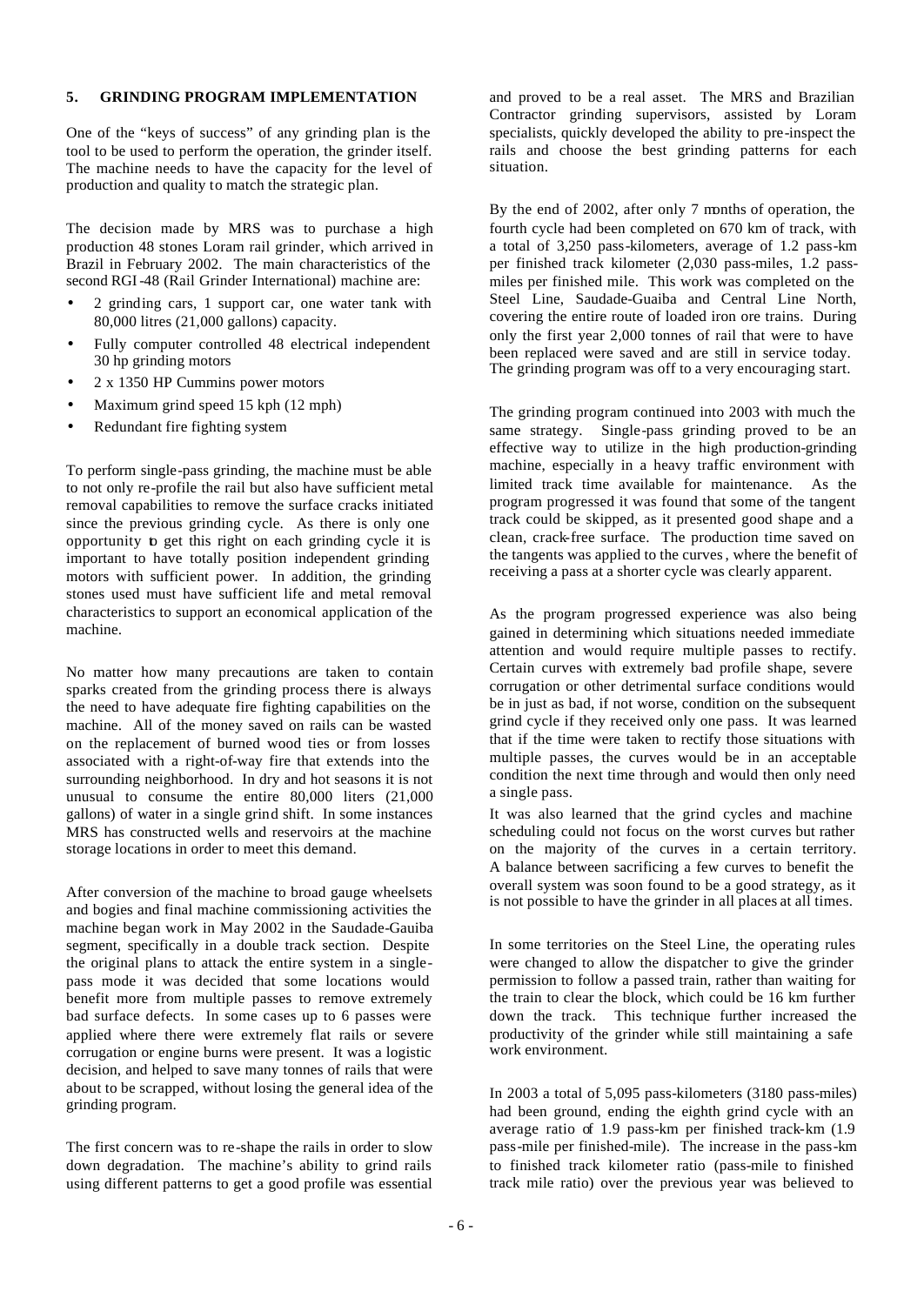have served the system well and allowed the planning for 2004 to be done with a serious attempt at achieving the desired single-pass method of grinding. The unexpected increases in traffic along with the reality of dealing with severe conditions were lessons well learned and allowed the program to look ahead to the coming year. By yearend, the specially designed NRCC templates had been applied on the majority of the rails and the results, in terms of slowing down the fatigue process and extending the rail life cycle cost, were quickly being realized.

In 2004, after 8 complete cycles, the program began to operate in a truly preventive mode. The single-pass method of operation could become a reality. As outlined in Table 2 the system was divided into different sections that allowed the scheduling of the grinder to be best applied based on the anticipated tonnages, track curvature dependent grinding intervals, production requirements and other conditions. Each of the six sections had similar characteristics and could be treated as a separate entity within the overall schedule. In general the grinder was operated following the route of the loaded iron ore trains from the mines to the port to avoid working against traffic and lost time due to travel from one location to another.

**Table 2 – Summary of 2004 grinding program by section**

| <b>Section</b>              | <b>Monthly</b><br>Tonnage<br>(mgt) | <b>Preventiv</b><br>e Cycle<br>(months) | <b>Typical</b><br>Cycle<br>(mgt) |
|-----------------------------|------------------------------------|-----------------------------------------|----------------------------------|
| <b>Central Line North</b>   |                                    |                                         | 15                               |
| <b>Steel Line North</b>     | 4                                  |                                         | 25                               |
| <b>Steel Line South</b>     | Q                                  |                                         | 30                               |
| Serra do Mar                |                                    | 2                                       | 15                               |
| Saudade à Barra do<br>Piraí | 8                                  | 3                                       | 25                               |
| Ramal Brisamar              |                                    | 3                                       | 15                               |
| <b>Grinding Speed</b>       | $10$ kph                           | $10 \text{ kph}$                        | $10 \text{ kph}$                 |
| Number of Passes            |                                    |                                         |                                  |

One of the factors affecting the grinding interval is the ability of the rail to hold up between grind cycles. MRS typically uses high strength premium rails of 370 BHN. An attempt was made to use some rails with an intermediate hardness of 320 BHN but it was found that the performance was completely different and the higher degradation rates would have upset the grinding intervals to the point of being unacceptable.

#### **6. RESULTS**

#### **6.1 Effects on Rail Fractures and Life**

If a picture can say a thousand words then the graph outlined in Figure 3 should be all that is needed to tell of the extraordinary results obtained through a well managed rail grinding program at MRS. Had remedial action not been taken, the rail fractures on the Steel Line would have continued to follow the trend outlined in Figure 3 and the company would have faced a nearly insurmountable task of rail replacement and purchases. Our experience has been similar to that of other railroads [29]-[35], in that from the onset of grinding in mid-2002 there have been

measurable, positive results and every indication is that this will continue.



Figure 3 - Steel Line Rail Fractures per year

In addition to the time and expense saved in having to deal with fewer rail breaks there has also been a dramatic increase in the anticipated rail life on the Steel Line as is outlined in Figure 4. After the grinding program began the average rail life expectancy on the lines running loaded iron ore trains has gone from 750 mgt in 2002 to 1,200 mgt in 2004 and is expected to be as much as 1,500 mgt in 2005. MRS is not only realizing economic gains from lower rail purchases but it is also benefiting from fewer traffic interruptions and reduced replacement costs in terms of manpower and other materials.



Figure 4 – Average MRS Expected Rail Life

#### **6.2 Decrease in Fuel Consumption**

As with every railroad one of the major expenses is the cost of fuel for the locomotive fleet that can be as much as 11% of the total operating expenses. The Transportation Department within MRS monitors the use of fuel very closely and, over the years, has taken several measures to improve the cost of operating the locomotives. In January 2004 the MRS Transportation Department was pleasantly surprised by an unexplained decrease in the fuel consumption rate as no any other fuel consumption reducing measures have been taken by MRS**.** After only four grind cycles, the new shape of the ground rails on the loaded train route was having a positive effect on train handling. The new rail shapes and resultant improved steering had the effect of lowering the fuel consumption by about 3%. Even though some surface defects were still in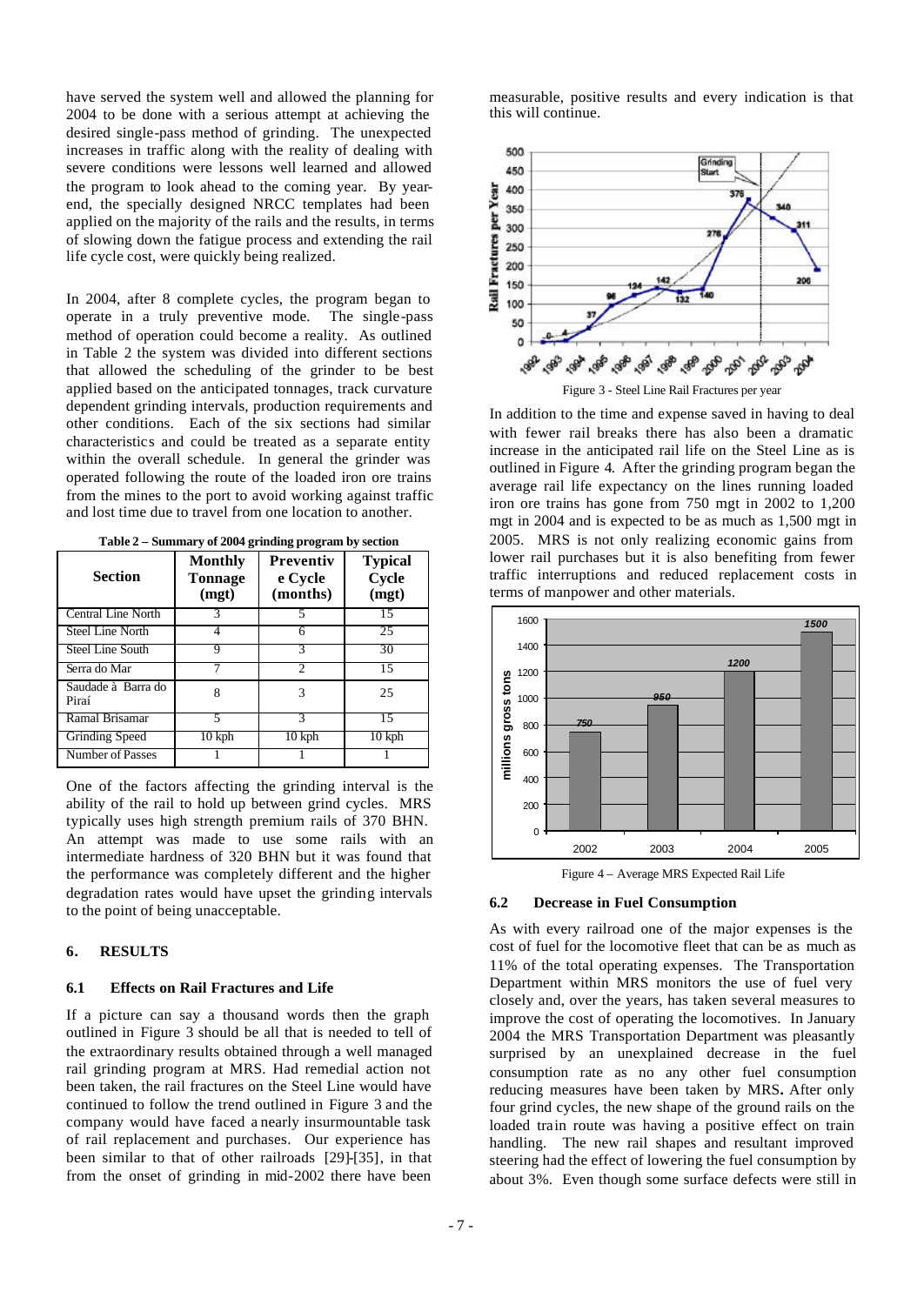track there had been enough reduction of curving resistance due to improved rail profiles to have a noticeable impact on the operation of the trains. These results can be seen in the chart in Figure 5.



Figure 5 - Annual MRS Fuel Consumption

## **6.3 Rail Purchases**

Figure 6 shows the amount of rail purchased by MRS for track maintenance since 2002. The savings reached 30,000 tons of rail, which represents an economy of approximately US\$25 million.



#### **6.4 Modifications to Original Plans**

A number of issues have arisen since the rail profiles were designed and the grinding program has begun. These issues have had an impact on how effectively the profiles can be implemented in track, and on how long the grinding interval needs to be in order for the grinding program to remain ahead of the RCF damage.

One difficulty is that traffic on the network has increased significantly since the profiles were designed, increased again after the start of the grinding program, and is expected to increase again so that by 2007, the annual tonnage will be double what it was during the summer of 2001. This will rapidly make the designed rail profiles obsolete, unless the grinder is able to maintain the grinding interval that was settled upon in 2001. The tonnage increase is in the form of more trains, rather than longer or heavier trains, which reduces the track time available to the grinder and makes it extremely difficult to maintain the desired grinding interval.

Two of the designed rail profiles have proven difficult to implement, due to their high metal removal requirements, particularly when grinding them into rails with large crown radii. The intent of these two designs (one is a tangent profile, the other a low rail profile) was to shift contact further towards the field side of the rail, particularly for the low rail profile. This would add a small increase to the maximum rolling radius difference achievable in sharp curves, and would help to ensure that contact was spread across as much of the tread as possible.

NRCC is in the process of reviewing the profiles to determine if the tangent and low rail designs can be improved to achieve their original objectives with reduced metal removal requirements. If this can be done, it would help to reduce the grinding effort on low rails in sharp curves, and on approximately half of the tangent track. This may increase the efficiency of the grinding process by reducing the number of passes (cycles) required to reprofile the rails which are most dissimilar to the target shapes.

There have been some reliability issues with the original design of the second RGI-48 machine that have been addressed by MRS and Loram. The need to, at times, take the machine out of service has highlighted the importance of the grinding program as a maintenance process at MRS as the condition of the track quickly deteriorates in times when the machine is absent.

These difficulties illustrate the point that all parties must work together to solve any issues that arise. Rail profile design and implementation involve a complicated set of processes, and expert help supplemented by local knowledge is needed for a successful result.

# **7. CONCLUSIONS AND RECOMMENDATIONS**

The grinding strategy employed at MRS referred to as "Accelerated Preventive-Gradual Grinding" allowed MRS to implement a state of the art grinding program in only a few years time. The grinding program has given MRS the ability to control and manage the detrimental effects caused by RCF and extend rail life, the most valuable asset of any railroad.

Throughout this relatively short duration of time all parties involved have learned many valuable lessons. First and foremost is the fact that the story of any maintenance strategy will be told most clearly and directly by the rail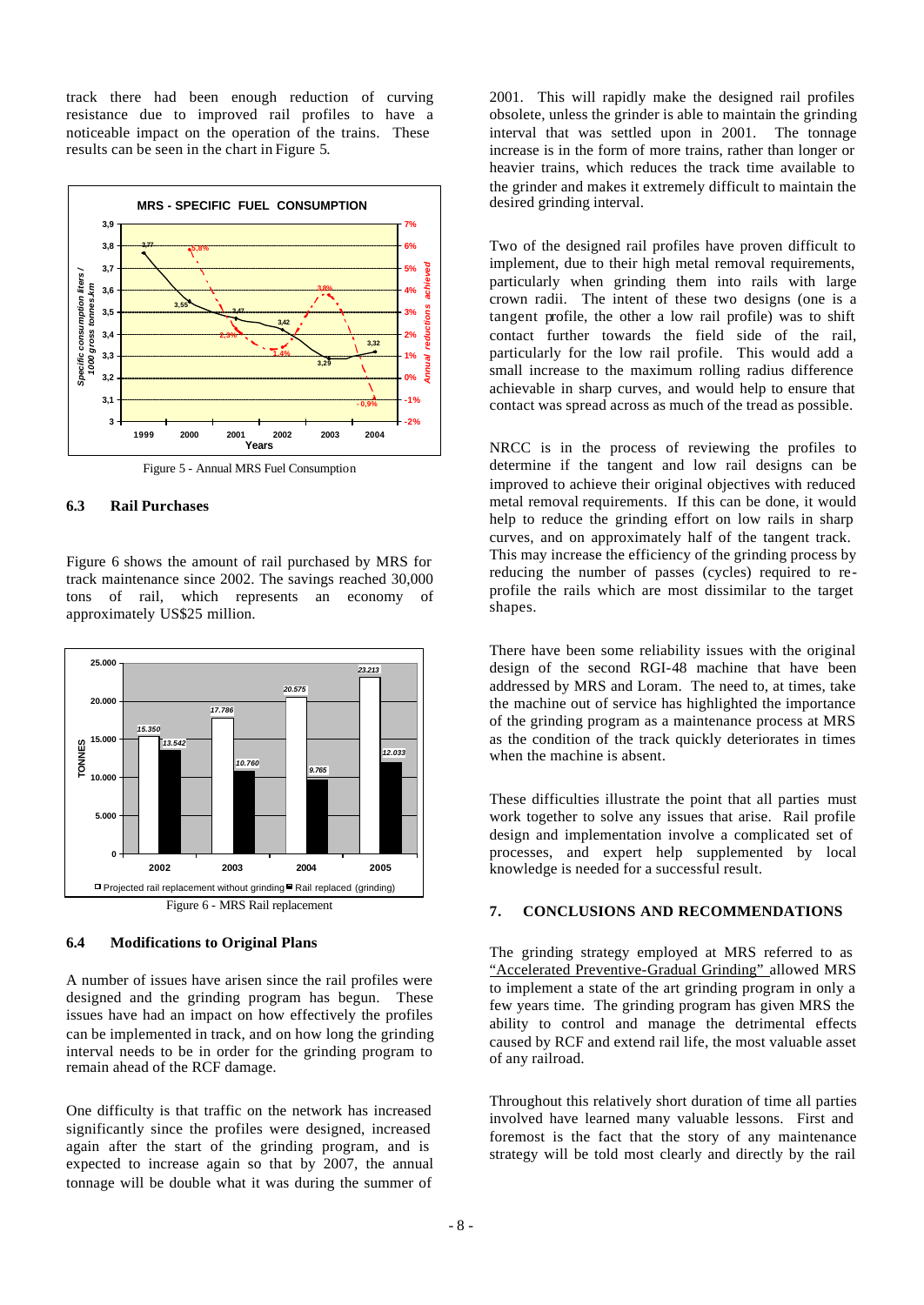itself. A close and personal interview with the rail, asking such questions as:

1) "What can I do for you?"

2) "Did you like what I did to you last time?"

## 3) "Is this template what you really want or should I go back to the drawing board?"

Are all answered by visual signs told by the rail. Although the long term answers to these questions will be told by future charts and graphs depicting the relative merits of these individual decisions, when grinding in a preventive mode, the most beneficial time to ask them is during a preinspection prior to the arrival of the grinding machine.

When operating efficiently in a single-pass mode there is only one chance to apply the right grinding pattern to each curve or tangent segment during each grinding cycle. Once the machine has arrived on-site it is too late to begin asking those questions.

The rail grinder at MRS is applied so that it removes an average of 20/100mm (0.008 inches) of metal across the railhead in one single pass. This means that surface cracks are allowed to grow up to this maximum depth at which point the rail is cleaned up and re-shaped.

Many variables, such as rail metallurgy, machine productivity, grinding intervals, track geometry and a myriad of other issues must be taken into account to arrive at the most efficient and cost effective application of the grinder. Many times these variables are not constant, changing over time, and the program must remain fluid and adapt to these changes.

Rail grinding is a very expensive process and requires a complex logistic operation. A complete understanding of the entire phenomenon of rail surface deterioration and wear is absolutely necessary. The enlistment of experts in the field of grinding and rail management is essential to getting any grinding program off to a good start and helping to direct it along the way, allowing the railroad to reap the benefits without wasting shareholders money due to re-inventions and failed attempts. Everything must be reviewed, from the selection of the proper grinding stones to examining the operating rules of the railroad.

Rail grinding is an absolutely necessary rail maintenance process in a Heavy Haul Railroad and the engineers and managers at MRS learned this lesson in a very short period of time.

Even the best rails in the world, on some of the best track structure, need to be maintained by grinding, otherwise the optimum life cycle cost will never be achieved and the most expensive asset in track maintenance will be scrapped prematurely.

Fuel savings up to 3%, a doubling of rail life, increased traffic potential and a 45% reduction in rail breaks are welcome results. The managers at MRS are fully satisfied in their decision to bring a high production rail grinder, along with professional expertise, onto their property.

## **8. ACKNOWLEDGEMENTS**

The Track Engineers at MRS would like to thank all of the people from various organizations and institutions that have worked together to create a true international collaboration between countries, railroad companies, scientists, scholars, engineers and common railroaders. Those visionary people who have worked to put scientific knowledge along with extensive practical experience into a format that allows people from far away countries and distant lands to learn so much from the wisdom of others are very much appreciated.

We are deeply grateful to institutions, associations and private firms such as: Nottingham University Rail Tech. Seminars; former British Rail R&D-Derby Division; IHHA Main Conferences / Specialist Technical Sessions; University of Pretoria -Railway Engineering Program; AREMA Annual Seminars; FRA Reports; AAR and TTCI Technical Reports; National Research Council Canada-CSTT; Rail Track Society Australia (RTSA); Monash University-Institute Railway Technology; ARM-Advanced Rail Management; RSI-Rail Science Inc & ZETA-TECH.

For all those specialists and their organizations, we grant a special and deep recognition for their efforts at bringing such wonderful and enlightening papers into existence.

MRS Logistica S.A., LORAM Maintenance of Way, Inc. and National Research Council Canada-CSTT are also grateful to EBATE Construtora Ltda and the crew of the second RGI-48 for their support and willingness to learn the business of rail grinding and assist in any way possible throughout the lifetime of this project.

## **9. REFERENCES**

- [1]. **Revista Ferroviária,** Brazilian railway magazine, http://www.revistaferroviaria.com.br/premio\_2004-5 /historico.asp (in Portuguese).
- [2]. **University of Pretoria**, "Guest Lecturers, Rail /Wheel Interaction and Metallurgy Course 1993", Pretoria, South Africa, 1993.
- [3]. **J. Kalousek,** "Establishment of Quantitative Wear and Fatigue Model for Railway Rail Subject to Heavy Traffic Conditions and Different Lubrication Regimes", NRC Technical Report, TR-W E-42, NRC No. 23488, TDC No. TP5346E, May 1984.
- [4]. **Harry Tournay**, "Managing Rail and Wheel Interaction", in Railways Africa, South Africa, February 1997.
- [5]. **J. Kalousek & E. Magel**, "Managing Rail Resources", AREA, Bulletin nº. 760, pp. 139-148, May 1997.
- [6]. **M. Roney**, "Maintaining Optimal Wheel and Rail Performance", in the Guidelines to Best Practices